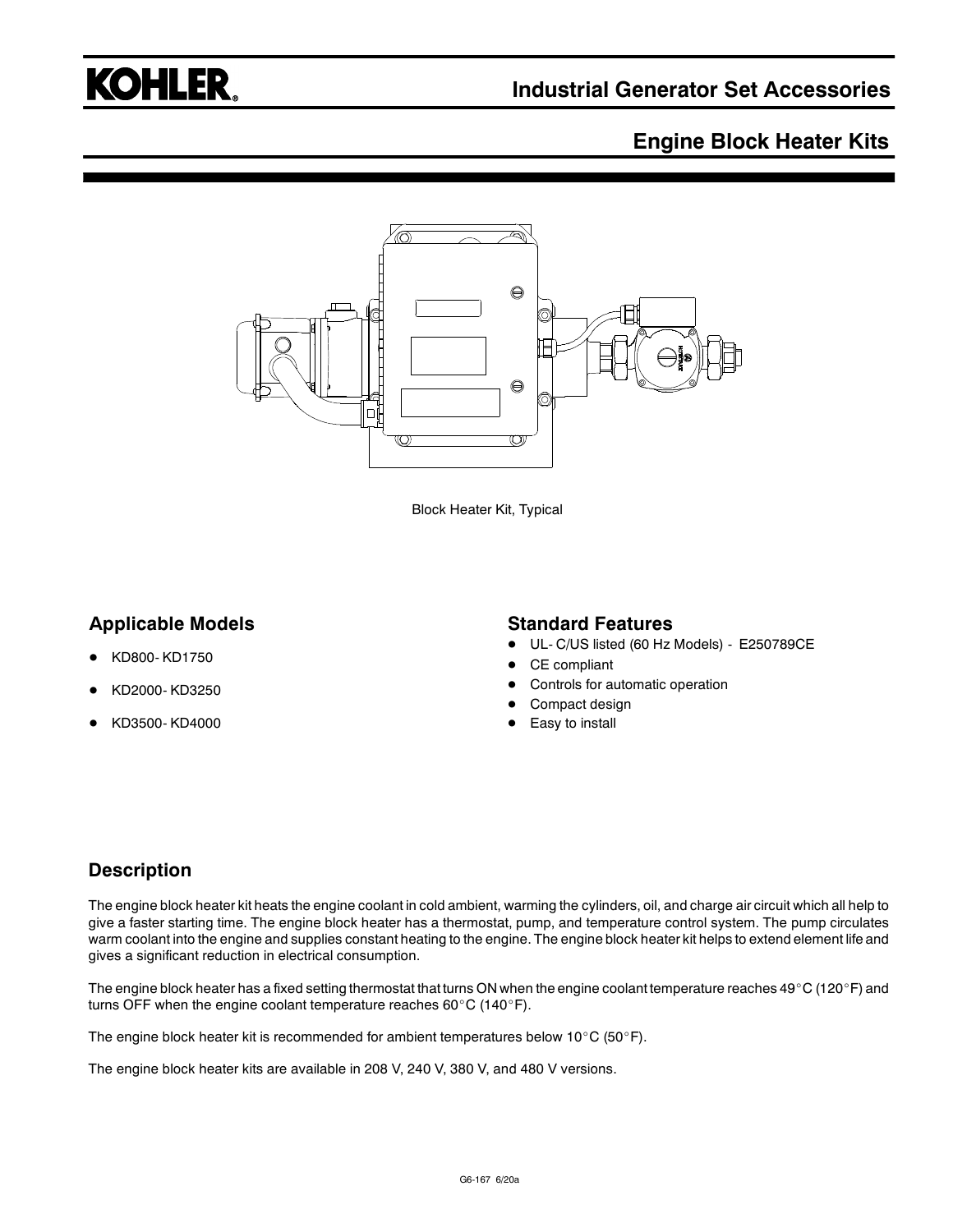## **Block Heater Specifications**

| <b>Heating Fluid</b>                | Engine Coolant (50% Glycol/50% Water)               |  |  |
|-------------------------------------|-----------------------------------------------------|--|--|
| <b>Fixed Thermostat</b>             | 49°-60°C (120°-140°F)                               |  |  |
| <b>Flow</b>                         | 10 GPM (2.2m <sup>3</sup> /hr) @ 10 ft head (3 mWc) |  |  |
| <b>Pump Power</b>                   | 70W (50 Hz), 97W (60 Hz)                            |  |  |
| Max. Pressure                       | 125 psi (860 kPa)                                   |  |  |
| Pressure Loss                       | 0.2 psi (1.5 kPa)                                   |  |  |
| Inlet Plumbing                      | 1.0 in NPT                                          |  |  |
| <b>Outlet Plumbing</b>              | 1.0 in NPT                                          |  |  |
| Main Control Box Ingress Protection | <b>NEMA 4 (IP66)</b>                                |  |  |
| Motor Ingress Protection            | IP44 (50 Hz), NEMA 2 (60 Hz)                        |  |  |

## **Specifications**

| <b>Block Heater Kit Number</b> | Component   | Watts | Voltage | <b>Phase</b> |
|--------------------------------|-------------|-------|---------|--------------|
| 10305000145-KA1                | 10305000200 | 6000  | 480     | 3            |
| 10305000145-KA2                | 10305000300 | 6000  | 240     | 1            |
| 10305000145-KA3                | 10305000400 | 6000  | 480     | 1            |
| 10305000145-KA4                | 10305000500 | 6000  | 240     | 3            |
| 10305000145-KA5                | 10305000600 | 6000  | 380     | 3            |
| 10305000145-KA6                | 10305000700 | 6000  | 208     | $\mathbf{1}$ |
| 10305000145-KA7                | 10305003100 | 6000  | 208     | 3            |
| 10305001400-KA1                | 10305001500 | 9000  | 480     | 3            |
| 10305001400-KA2                | 10305001600 | 9000  | 240     | 1            |
| 10305001400-KA3                | 10305001700 | 9000  | 480     | $\mathbf{1}$ |
| 10305001400-KA4                | 10305001800 | 9000  | 240     | 3            |
| 10305001400-KA5                | 10305001900 | 9000  | 380     | 3            |
| 10305001400-KA6                | 10305002000 | 9000  | 208     | 1            |
| 10305001400-KA7                | 10305003300 | 9000  | 208     | 3            |
| 10305002800-KA1                | 10305001800 | 9000  | 240     | 3            |
| 10305002800-KA2                | 10305001500 | 9000  | 480     | 3            |
| 10305002800-KA3                | 10305001600 | 9000  | 240     | 1            |
| 10305002800-KA4                | 10305001700 | 9000  | 480     | 1            |
| 10305002800-KA5                | 10305001900 | 9000  | 380     | 3            |
| 10305002800-KA6                | 10305002000 | 9000  | 208     | $\mathbf{1}$ |
| 10305002800-KA7                | 10305003300 | 9000  | 208     | 3            |
| 10305003501-KA1                | 10305001500 | 9000  | 480     | $\mathbf 3$  |
| 10305003501-KA2                | 10305001600 | 9000  | 240     | $\mathbf{1}$ |
| 10305003501-KA3                | 10305001700 | 9000  | 480     | $\mathbf{1}$ |
| 10305003501-KA4                | 10305001800 | 9000  | 240     | 3            |
| 10305003501-KA5                | 10305001900 | 9000  | 380     | 3            |
| 10305003501-KA6                | 10305002000 | 9000  | 208     | 1            |
| 10305003501-KA7                | 10305003300 | 9000  | 208     | 3            |
| 10305003601-KA1                | 10305003804 | 12000 | 240     | 3            |
| 10305003601-KA2                | 10305003807 | 12000 | 480     | 3            |
| 10305003601-KA3                | 10305003803 | 12000 | 240     | $\mathbf{1}$ |
| 10305003601-KA4                | 10305003806 | 12000 | 480     | $\mathbf{1}$ |
| 10305003601-KA5                | 10305003805 | 12000 | 380     | 3            |
| 10305003601-KA6                | 10305003801 | 10500 | 208     | 1            |
| 10305003601-KA7                | 10305003802 | 12000 | 208     | 3            |
| 10305004001-KA1                | 10305003804 | 12000 | 240     | 3            |
| 10305004001-KA2                | 10305003807 | 12000 | 480     | 3            |
| 10305004001-KA3                | 10305003803 | 12000 | 240     | 1            |
| 10305004001-KA4                | 10305003806 | 12000 | 480     | 1            |
| 10305004001-KA5                | 10305003801 | 10500 | 208     | 1            |
| 10305004001-KA6                | 10305003802 | 12000 | 208     | 3            |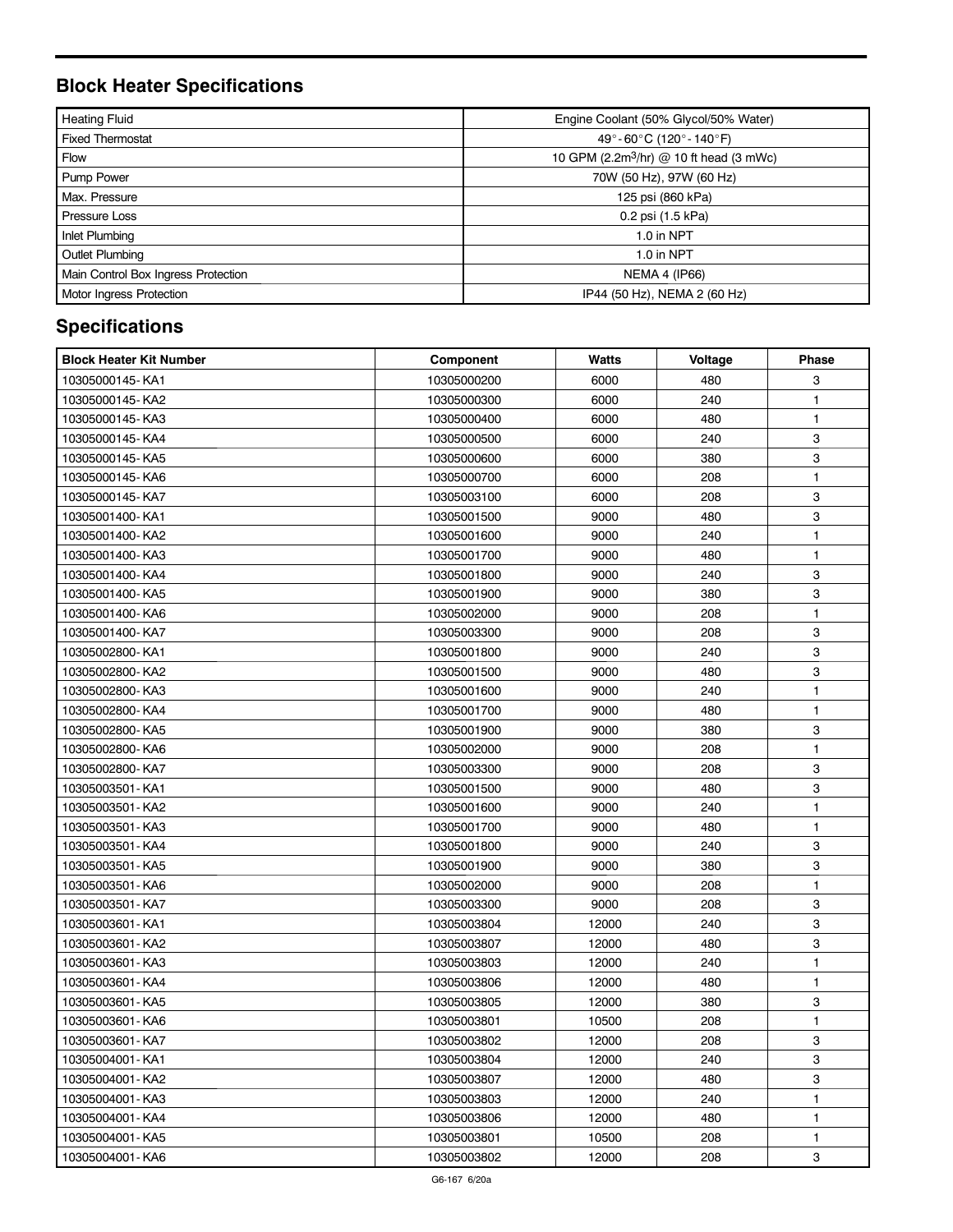## **Wiring Diagram**